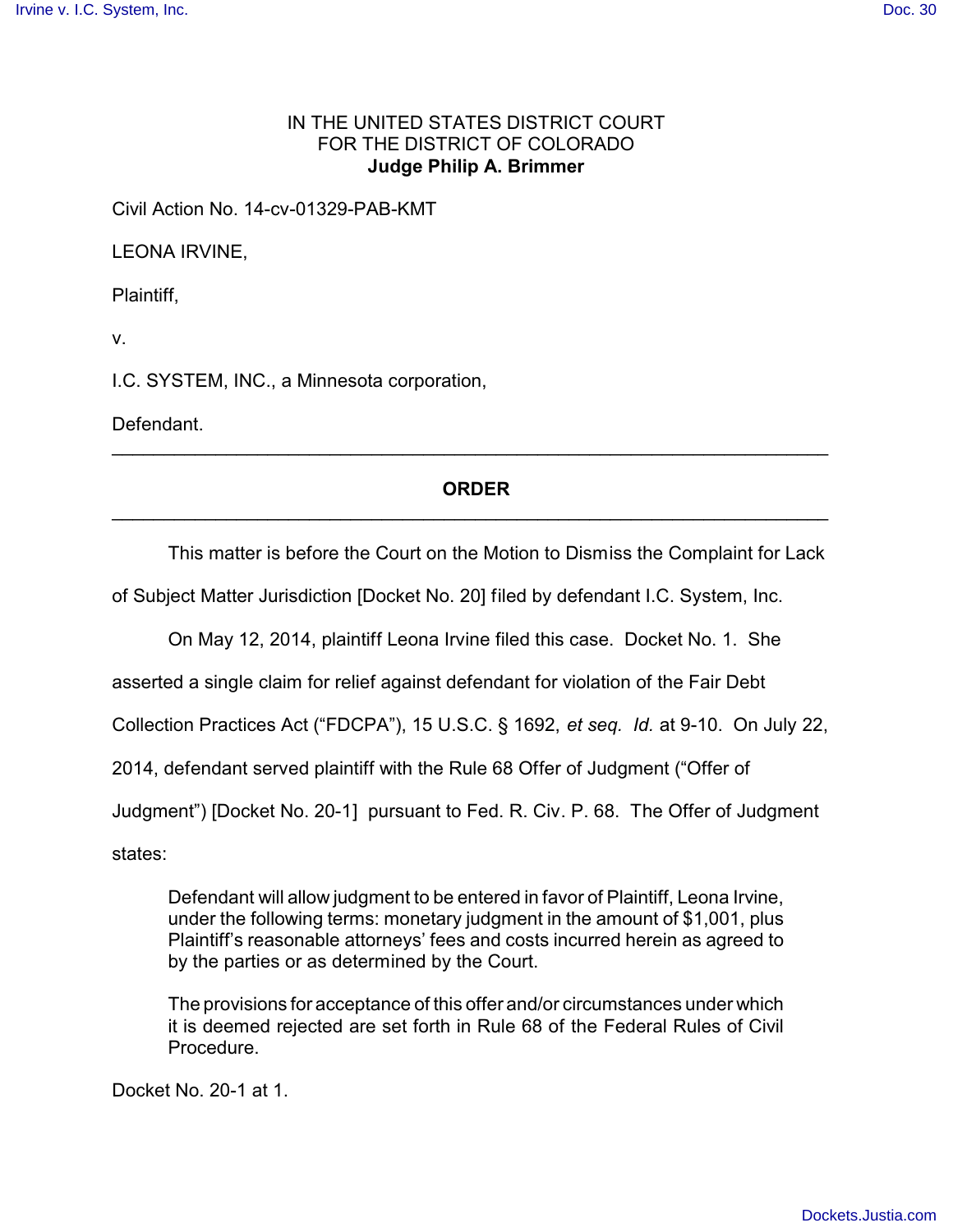On July 30, 2014, plaintiff's counsel sent defense counsel an email taking the position that the Offer of Judgment did not offer complete relief for plaintiff's claim. Docket No. 24-1 at 2. Specifically, plaintiff's counsel stated that, because the FDCPA does not limit fees to those "incurred herein," the inclusion of such a term in the Offer of Judgment precluded plaintiff from recovering all available relief under the FDCPA. *Id.* Plaintiff's counsel requested that defendant delete the works "incurred herein" from the Offer of Judgment. *Id.* at 3. On August 1, 2014, defense counsel responded to plaintiff's counsel's email, stating "I will review your request . . . with our client and get back to you as soon as I have a response." *Id.* at 1. Plaintiff's counsel asserts that he did not receive further response from defense counsel. Docket No. 24 at 2.

On August 5, 2014, plaintiff served her Fed. R. Civ. P. 26(a)(1) initial disclosures on defendant, which stated that she sought "statutory damages of up to \$1,000.00 pursuant to the FDCPA," "costs and reasonable attorney fees pursuant to the FDCPA," and "[p]ost [j]udgment interest in an amount to be calculated." Docket No. 20-2 at 4.

On August 11, 2014, the parties discussed the Offer of Judgment during a scheduling conference before the assigned magistrate judge. Docket No. 18 at 2. The magistrate judge directed defendant to file any motion for lack of subject matter jurisdiction based upon the Offer of Judgment on or before August 25, 2014. *Id.* On August 25, 2014, defendant filed the present motion. Docket No. 20. Defendant contends that the Offer of Judgment provided plaintiff with full relief and, as a result, plaintiff's claim is moot. Docket No. 20 at 4.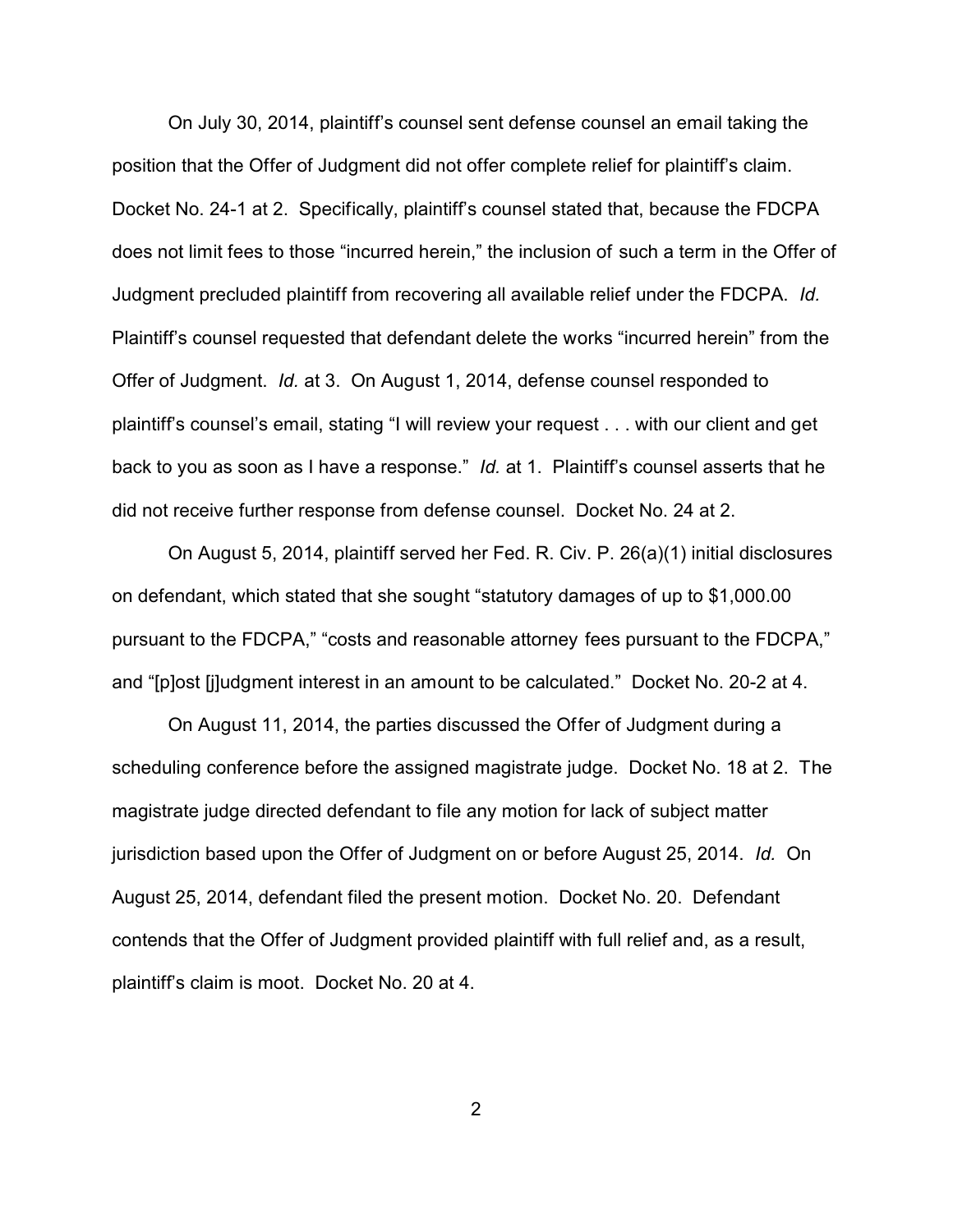## **I. STANDARD OF REVIEW**

Dismissal pursuant to Rule 12(b)(1) is appropriate if the Court lacks subject matter jurisdiction over claims for relief asserted in the complaint. Rule 12(b)(1) challenges are generally presented in one of two forms: "[t]he moving party may (1) facially attack the complaint's allegations as to the existence of subject matter jurisdiction, or (2) go beyond allegations contained in the complaint by presenting evidence to challenge the factual basis upon which subject matter jurisdiction rests." *Merrill Lynch Bus. Fin. Servs., Inc. v. Nudell*, 363 F.3d 1072, 1074 (10th Cir. 2004) (quoting *Maestas v. Lujan*, 351 F.3d 1001, 1013 (10th Cir. 2003)). Where, as here, the defendant attacks the factual basis for subject matter jurisdiction, the Court "may not presume the truthfulness of the factual allegations in the complaint, but may consider evidence to resolve disputed jurisdictional facts." *SK Finance SA v. La Plata Cnty.*, 126 F.3d 1272, 1275 (10th Cir. 1997). "Reference to evidence outside the pleadings does not convert the motion to dismiss into a motion for summary judgment in such circumstances." *Id.* Ultimately, plaintiff has "[t]he burden of establishing subject matter jurisdiction" because it is "the party asserting jurisdiction." *Port City Props. v. Union Pac. R.R. Co.*, 518 F.3d 1186, 1189 (10th Cir. 2008).

## **II. ANALYSIS**

The purpose of Rule 68 is "to encourage settlement and avoid litigation." *Marek v. Chesny*, 473 U.S. 1, 5 (1985). Rule 68 "prompts both parties to a suit to evaluate the risks and costs of litigation, and to balance them against the likelihood of success upon trial on the merits." *Id*. Rule 68 allows a defendant to make a "firm, non-negotiable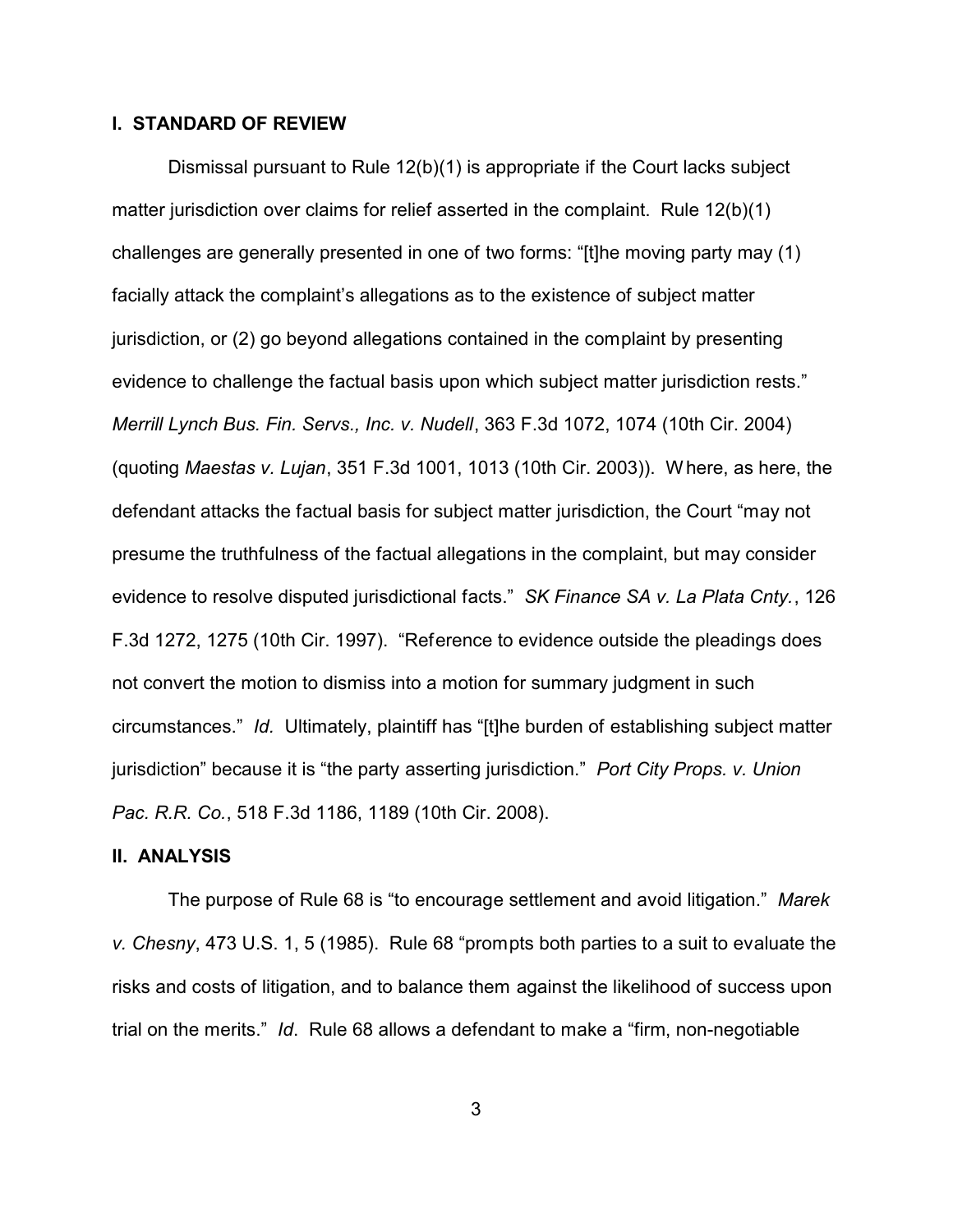offer of judgment." *Utility Automation 2000, Inc. v. Choctawhatchee Elec. Coop., Inc.*, 298 F.3d 1238, 1240 (11th Cir. 2002). However, unlike traditional settlement negotiations in which a plaintiff may seek clarification or make a counteroffer, a plaintiff faced with an Offer of Judgment pursuant to Rule 68 may only accept or refuse. *Id*. Thus, because a Rule 68 offeree is at the mercy of the offeror's choice of language, "the plaintiff should not be left in the position of guessing what a court will later hold the offer means." *Id*. at 1244.

There is a circuit split as to whether a Rule 68 Offer of Judgment for the full relief to which the plaintiff is entitled moots a case. *Compare Weiss v. Regal Collections*, 385 F.3d 337, 340 (3d Cir. 2004) ("offer of complete relief will generally moot the plaintiff's claim"), *and Rand v. Monsanto Co.*, 926 F.2d 596, 597-98 (7th Cir. 1991) ("Once the defendant offers to satisfy the plaintiff's entire demand, there is no dispute over which to litigate."), *with Stein v. Buccaneers Ltd. P'ship*, 772 F.3d 698, 703 (11th Cir. 2014) ("'[A]n unaccepted offer of judgment cannot moot a case. When a plaintiff rejects such an offer – however good the terms – her interest in the lawsuit remains just what it was before.'" (quoting *Genesis Healthcare Corp. v. Symczyk*, --- U.S. ----, 133 S. Ct. 1523, 1533 (2013) (Kagan, J., dissenting))), *and Diaz v. First Am. Home Buyers Protection Corp.*, 732 F.3d 948, 954 (9th Cir. 2013) (same). The Tenth Circuit has yet to address this issue. *See Lucero v. Bureau of Collection Recovery, Inc.*, 639 F.3d 1239, 1243 (10th Cir. 2011) ("[w]hile [the Tenth Circuit has] yet to address the question squarely, other circuits have concluded that if a defendant makes an offer of judgment in complete satisfaction of a plaintiff's claims . . . the plaintiff's claims are rendered moot").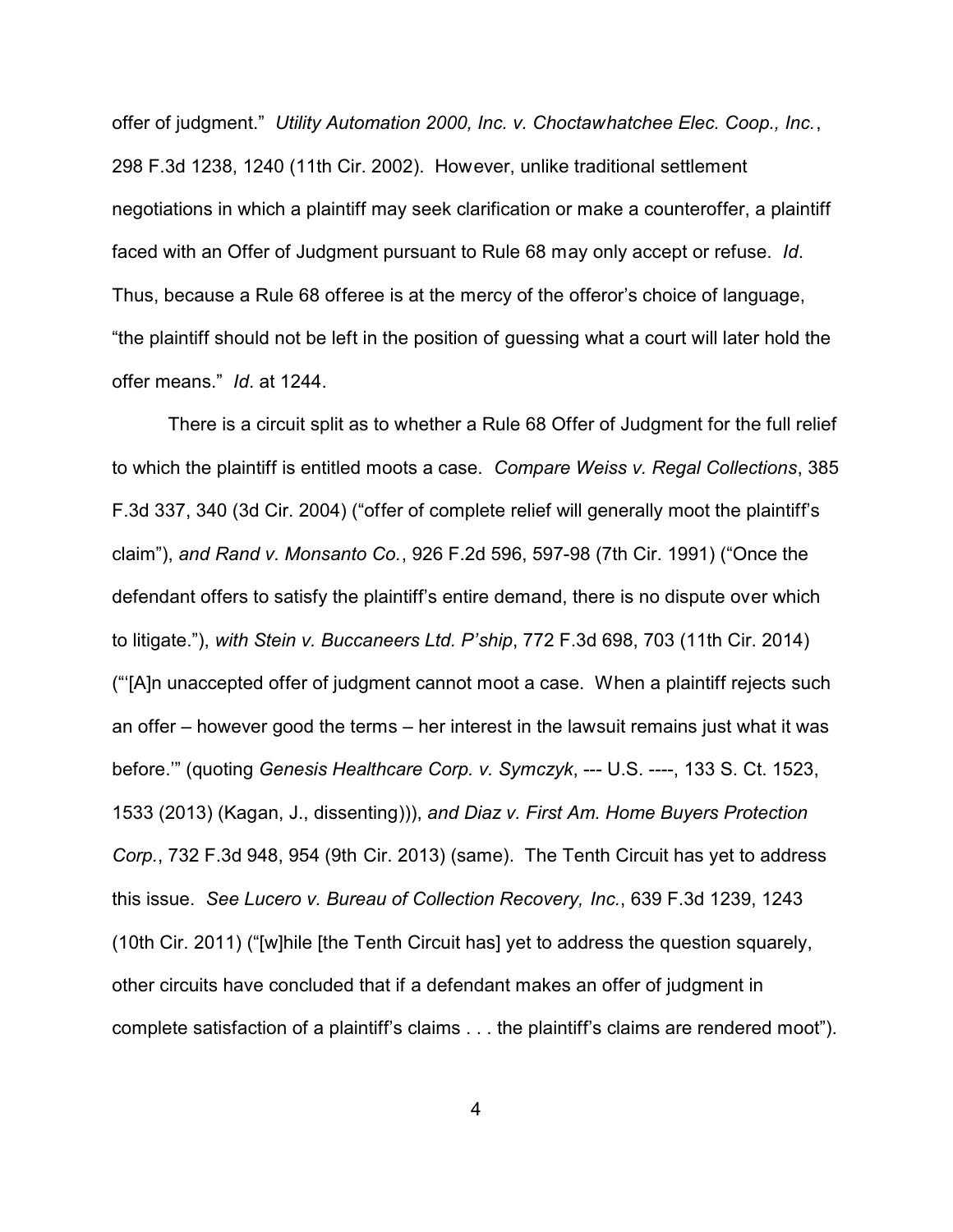The Court need not decide which approach the Tenth Circuit would follow because, assuming, without deciding, that an Offer of Judgment could render plaintiff's case moot, the Offer of Judgment in this case does not do so.

For an offer to constitute complete relief, it must afford plaintiff everything that was requested in the complaint. *Deposit Guaranty Nat'l Bank v. Roper*, 445 U.S. 326, 341 (1980) ("Acceptance [of defendant's offer] need not be mandated under our precedents since the defendant has not offered all that has been requested in the complaint") (Rehnquist, J. concurring). The FDCPA states that a plaintiff can recover as damages "the costs of the action, together with a reasonable attorney's fee as determined by the court." 15 U.S.C. § 1692k(a)(3). Under the FDCPA, the maximum amount of statutory damages is \$1,000.00, § 1692k(a)(2)(A). However, the parties do not dispute that, because plaintiff is not seeking actual damages, the Offer of Judgment provided plaintiff with full and complete relief with respect to statutory damages. Rather, the parties' disagreement is over whether the Offer of Judgment provides full and complete relief with respect to attorney's fees.

To the extent defendant argues that the Offer of Judgment clearly and unambiguously offered plaintiff full and complete relief with respect to attorney's fees, the Court disagrees. The only limitation the FDCPA imposes on a plaintiff's ability to recover attorney's fees is that such fees are "reasonable . . . as determined by the court." § 1692k(a)(3). Thus, the FDCPA allows a prevailing plaintiff to recover reasonable fees and costs regardless of whether the plaintiff actually incurred or is otherwise liable for such fees. *See Hernandez v. Asset Acceptance, LLC*, 279 F.R.D. 594, 597 (D. Colo. 2012) ("it is well-established that the fees available under a fee-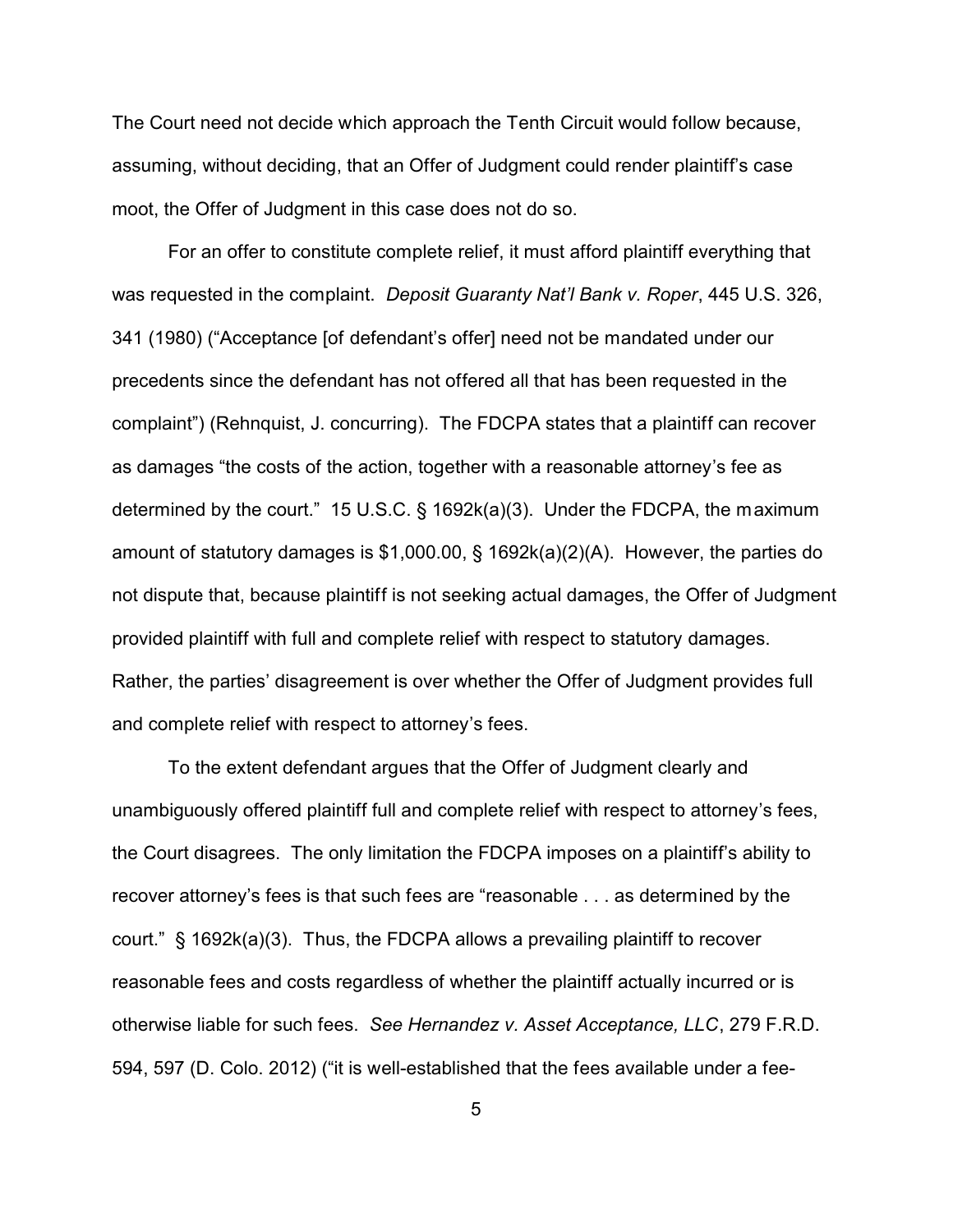shifting statute are part of a plaintiff's recovery and are not dependent upon any explicit fee arrangements between plaintiff and her attorney"); *Tankersley v. Continental Collection Agency*, No. 10-cv-00131-MSK-KMT, 2011 WL 5854558, at \*1 (D. Colo. Nov. 21, 2011). In *Tankersley*, the court ruled that, because plaintiff was represented "free of charge," plaintiff's acceptance of an offer of judgment for "reasonable attorney's fees . . . incurred by Plaintiff" precluded the recovery of attorney's fees. *Id.* Defendant argues that, unlike *Tankersley*, its Offer of Judgment did not explicitly limit recovery to fees incurred "by Plaintiff." Docket No. 25 at 7. However, defendant's Offer of Judgment implies exactly that – no one other than plaintiff could have "incurred" fees recoverable under the FDCPA. As a result, *Tankersley* is not materially distinguishable from the present case.

Plaintiff argues that the term "incurred herein" places a limitation on her ability to recover attorney's fees under the FDCPA, in part, because the term implies that plaintiff's recovery would be limited to fees incurred as of the date of the Offer of Judgment. Docket No. 24 at 5. Defendant concedes that the FDCPA entitles plaintiff to recover attorney's fees incurred after receipt of a Rule 68 offer, but argues that the Offer of Judgment contained no temporal limitation. Docket No. 25 at 5. The Court agrees with plaintiff that the term "incurred herein" as used in the Offer of Judgment could be reasonably interpreted as implying some sort of temporal limitation on plaintiff's ability to recover attorney's fees.

At best, the terms of defendant's Offer of Judgment are ambiguous as to plaintiff's entitlement to attorney's fees. It was, however, within defendant's power to